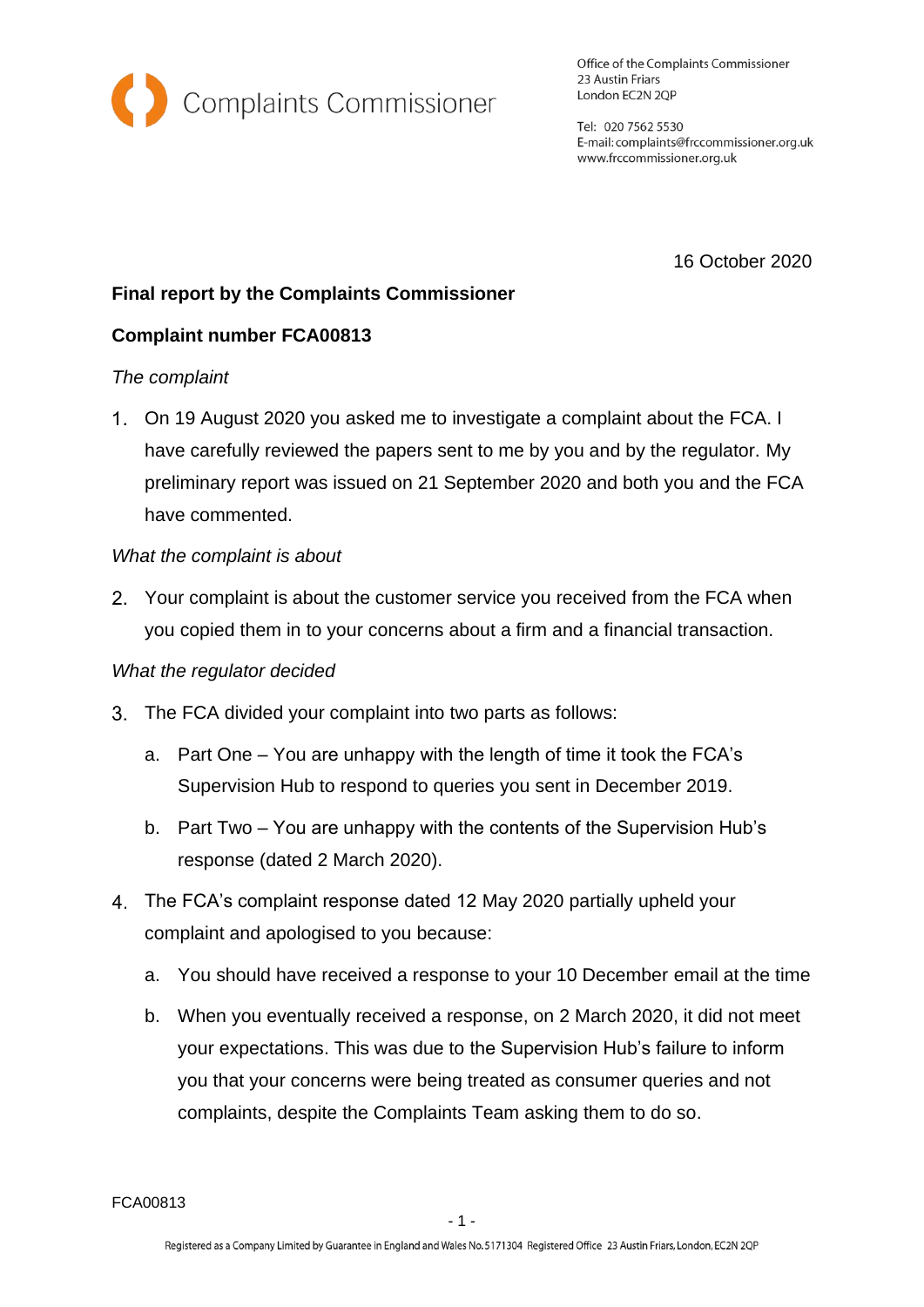#### *Why you are unhappy with the regulator's decision*

You remain dissatisfied with this outcome and you would like me to investigate.

### *Preliminary point*

- In your email to me of 19 August 2020, you asked me to investigate the transaction which led you to approach the FCA. I am very sorry to learn of the distress that this has caused you. However, it is not something I can consider under this Complaints Scheme, which only covers your complaint about the FCA. Complaints about a firm should be made first to the firm, and then to the Financial Ombudsman Service (FOS) if you remain dissatisfied.
- In your response to my preliminary report you have said again that you *required an investigation into the conduct of all parties involved in* [your] *attempted purchase of a commercial property.* Unfortunately, as a member of my staff has further explained to you, what you are seeking is not possible under this Scheme. I understand your extreme frustration about this, and that you have explored many other avenues. However, I do not have the power to investigate your attempted purchase, the people involved, allegations of fraud, or your own solicitors. My report is about the customer service you received from the FCA.

*Background – your correspondence with the FCA December 2019 to March 2020*

- On 2 December 2019, you copied the complaints teams of both the FCA and the FOS into an email to your insurance firm that raised concerns about your policy cover. You attached details of the events that had caused you concern.
- On 3 December 2019, the FCA Complaints Team forwarded your email to the Consumer Contact Centre (also known as the Supervision Hub, or Hub). The subject line of the forwarding email said: *Forwarded by the Complaints Team to deal with as BAU. Please explain to the individual that the Complaints Team has passed this to your department to deal with as BAU as we do not consider it to be a complaint against the FCA.* BAU means 'business as usual'.
- 10. On 5 December 2019, a Supervisor in the Hub sent you an email requesting further information about your concerns. The email did not explain to you that your concerns were not being dealt with as a complaint against the FCA.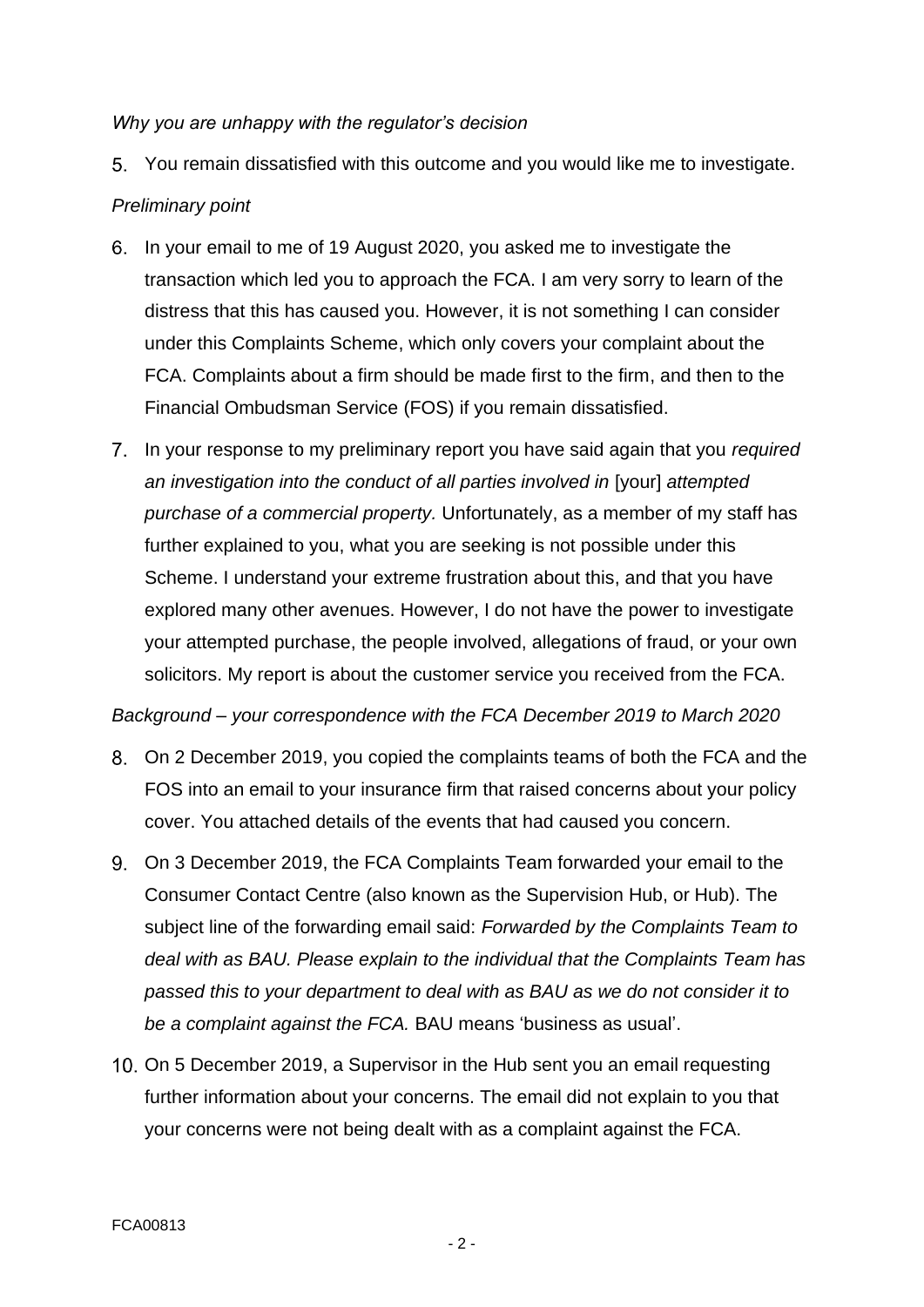- 11. On 10 December 2019, you again copied the FCA and the FOS complaints teams into an email to your insurance firm. This referred to your email of 2 December and provided an update on the events that caused you concern.
- 12. The Complaints Team again forwarded this email to the Hub with the same subject line. A different Hub Supervisor made the decision not to respond to you because the FCA was waiting for your response to the email of 5 December.
- 13. On 26 February 2020, you emailed the complaints teams of both the FCA and the FOS asking for an update on your complaint. The FCA Complaints Team again forwarded this email to the Hub with the identical subject line.
- 14. On 2 March 2020, you received an email from a third Supervisor in the Hub, requesting further information from you about your insurance firm. This email still did not explain to you that your concerns were not being dealt with as a complaint against the FCA.
- 15. On 10 March 2020, you phoned the FCA Complaints Team to complain about the response you had received on 2 March. The FCA accepted this as a complaint about poor service from the Hub, taking 12 weeks to respond to your query when you thought they were dealing with your correspondence as a complaint. You wanted financial compensation for this delay as you considered that you had lost time to make your complaint to a more appropriate body.

#### *My analysis*

- 16. As already noted, the FCA partially upheld your complaint because your expectations were not managed properly and the Hub took too long to respond to you. I am satisfied that this was the correct outcome. However, I have two further points to make:
	- a. The Complaints Team could have considered whether it might have been more proactive, instead of simply forwarding your emails to the Hub each time. For example, the Complaints Team could have copied you into its email to the Hub on 3 December 2019. This would have informed you that your concerns were not being dealt with as a complaint about the FCA. When you continued to correspond with the Complaints Team despite their referral to the Hub, again they might have explained the position to you.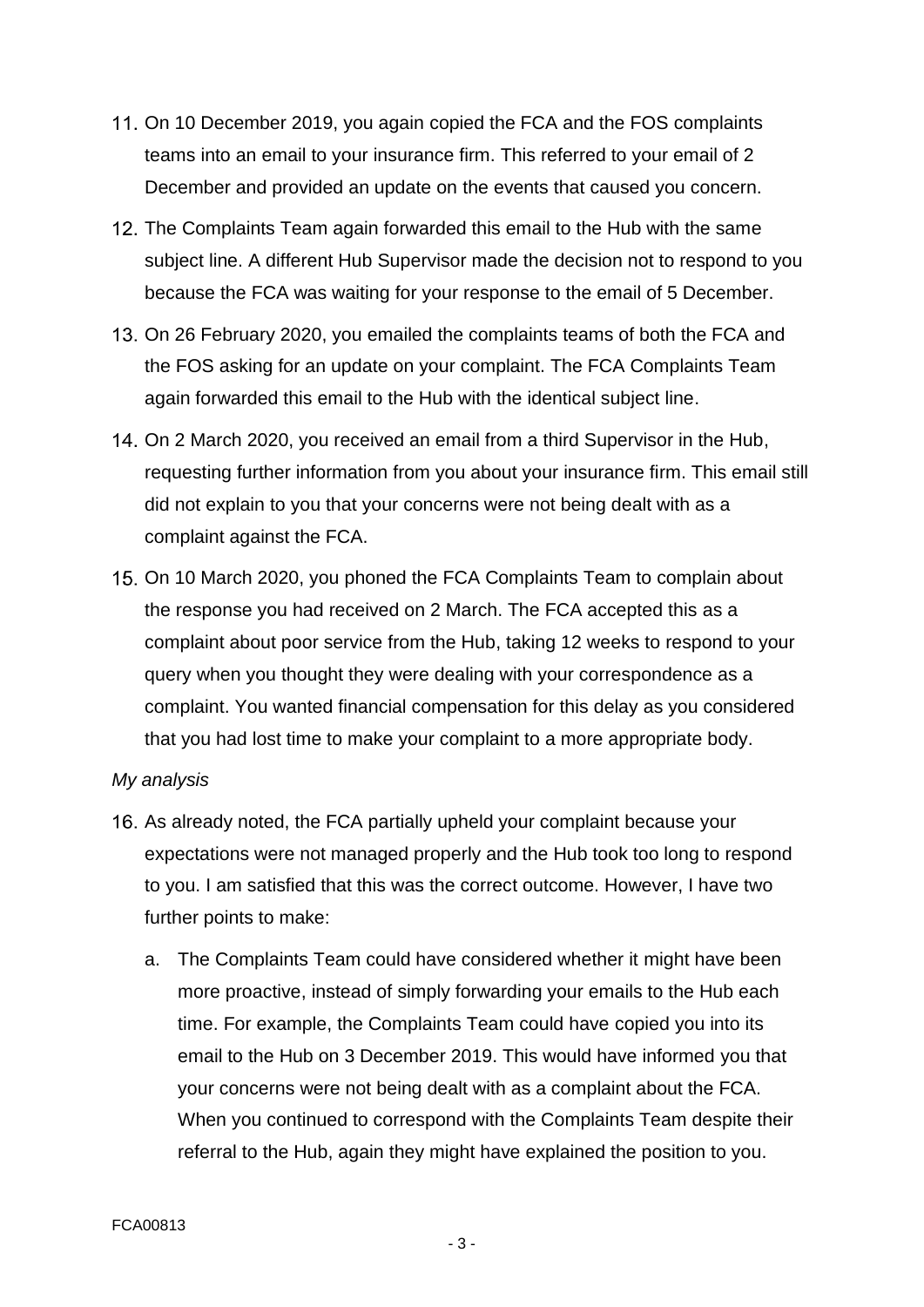- b. It would have been helpful if the Hub's emails to you requesting further information had explained to you that the FCA could not help you with an underlying complaint about a firm and had provided information about who else you could approach. This was not explained to you until you spoke to someone in the Complaints Team on 10 March 2020. The FCA should not assume that members of the public will understand the nature of its remit.
- 17. I recommend that the FCA reviews its practice in response to these two points.
- Although the FCA apologised to you for its service failings, it did not provide you with financial compensation as you had requested. Its Decision Letter said: *I am unable to provide you with compensation as you have requested. Under the Financial Services and Markets Act 2000, the FCA is immune from legal liability unless a court finds that the FCA has acted in bad faith or has breached your human rights. Under the Scheme, the FCA will not pay punitive damages or costs in the same way that a court or tribunal would do.*
- 19. This is not how compensation should be assessed under this Complaints Scheme. The FCA does indeed have immunity from legal proceedings unless bad faith or a breach of human rights can be shown. These are matters which would have to be decided by a court. However, there is provision under the Scheme for *ex gratia* payments of compensation in respect of a complaint that is found to be justified. It is not necessary to establish bad faith or a breach of human rights by the FCA before such payments are offered. I have therefore considered whether it would be reasonable for me to recommend such a payment in your case.
- 20. The FCA accepted that its poor service cost you time in which you could have raised the issues with a more appropriate body. I note that your emails were also sent to the FOS, so you were clearly aware of their existence. I do not know to what extent you pursued matters with the FOS as well as with the FCA. Nevertheless, you have clearly had the time and trouble of pursuing your complaint with the FCA, which has accepted that it did not handle matters well. In my view, a small *ex gratia* payment should have been offered to you for this.
- 21. I recommend that the FCA offers you the sum of £50 for its service failings and for the distress and inconvenience you experienced because of this. I appreciate